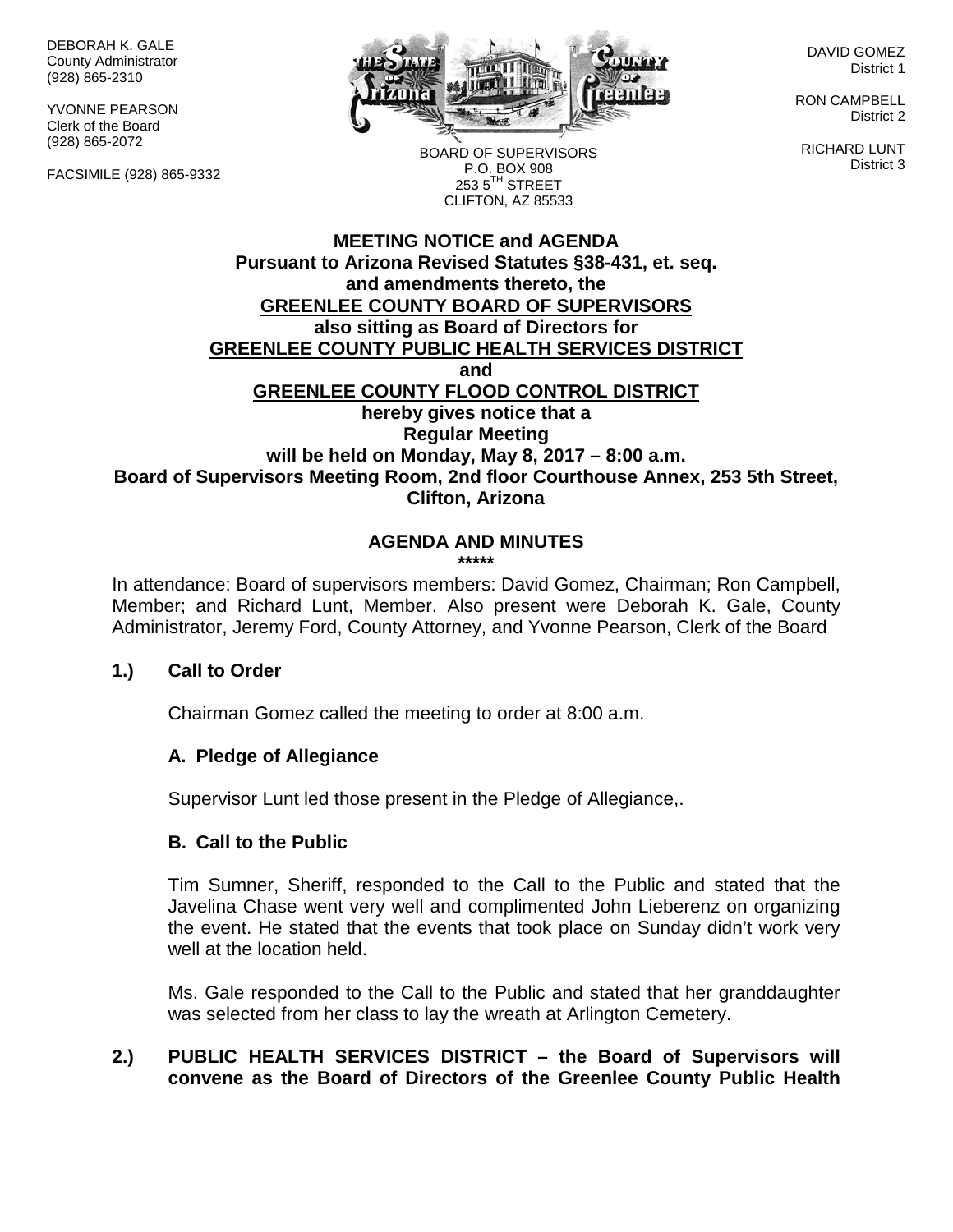**Services District and will reconvene as the Board of Supervisors following consideration of these items:**

### **A. Consent Agenda**

**1. Clerk of the Board: Consideration of approval of Public Health Services District expense warrants in excess of \$1,000.00**

Upon motion by Supervisor Lunt, seconded by Supervisor Campbell, and carried unanimously, the Board approved the Public Health Services District Consent Agenda as presented.

### **3.) John Armstrong, Chief Probation Officer**

**A. Consideration of approval of hiring a Community Service Work Supervisor to train with the current employee in that position until her retirement in July with salary to be paid with Adult and Juvenile Probation fees until July.**

Mr. Armstrong reported that Leticia Munoz, Community Restitution Program Supervisor, will retire after 31 years of service in July. He requested approval to hire a person a month before her retirement so that person can train with Ms. Munoz. The person filling the position will be paid using Adult and Juvenile fees until Ms. Munoz retires then the salary will be paid out of the several funds Ms. Munoz salary is paid. Upon motion by Supervisor Lunt, seconded by Supervisor Campbell, and carried unanimously, the Board approved the request as presented.

### **4.) Ákos Kovach, Economic Development Coordinator A. Economic Development Planning update**

Mr. Kovach reported the following:

- The Clarion currently has subscribers in all 15 counties of Arizona, in surrounding states and in Sonora. He stated that the May issue is the largest issue so far.
- The community bulletin board is staying very busy with many persons contributing events to be added
- The annual Baile de los Viejos dance is upcoming
- The Morenci Library will begin the youth summer program with the theme "May the  $4<sup>th</sup>$  be With You".
- A live band plays music to dance or listen to every Friday night at the Morenci Bowling Alley
- There will be a presentation by the Orton Foundation at the Duncan Town Hall on May 11<sup>th</sup> beginning at  $4:00$  p.m.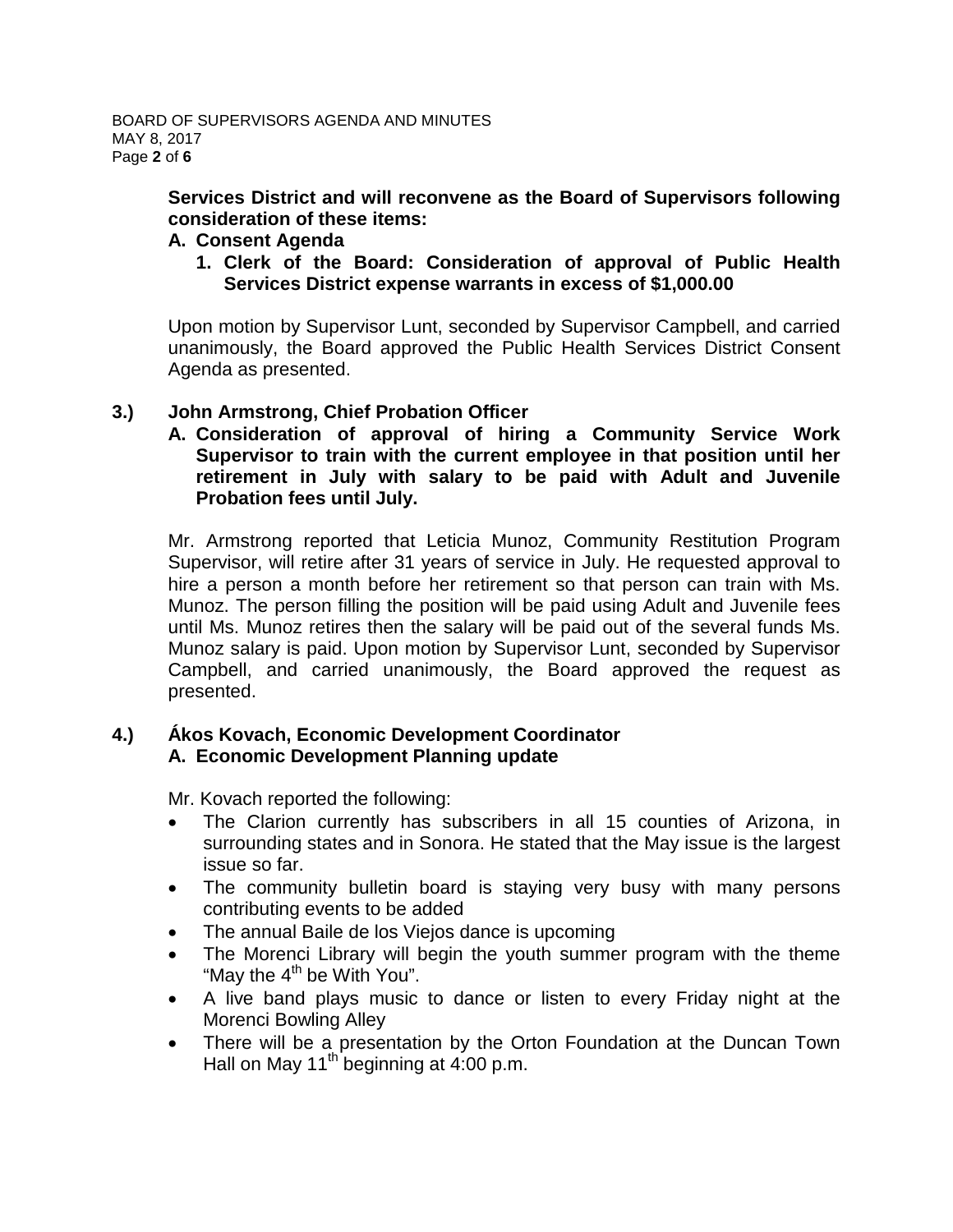BOARD OF SUPERVISORS AGENDA AND MINUTES MAY 8, 2017 Page **3** of **6**

### **5.) Philip Ronnerud, County Engineer A. Consideration of award of bids for South Annex contractor**

Mr. Ronnerud presented the results of the three bids received from pre-qualified contractors on the South Annex project and stated that the bid from Building Excellence is the lowest and recommended bid. Ms. Gale stated that Building Excellence has experience in construction in rural building projects that are as complex as the South Annex project because of the several types of uses that will be housed in the building. Upon motion by Supervisor Lunt, seconded by Supervisor Campbell, and carried unanimously, the Board awarded the bid to Building Excellence in the base amount of \$2,402,000 and to include alternate item #3 for an above ground cistern in the amount of \$23,000 and alternate item #6 for a generator in the amount of \$72,000 for a total bid award of \$2,497,000.

### **B. Consideration of accepting Babers Ranch Road into the County Road System**

Mr. Ronnerud presented a request by residents on Babers Ranch Road to have that road brought into the County Road Maintenance System. Mr. Ronnerud recommended that the road not be brought into the System until the road is brought up to a standard that the County has required in the past. Ms. Gale explained the loss of \$300,000 Secure Rural Schools funding for the Road Fund. Chairman Gomez commented that he would like to schedule a work session to go over this situation with Supervisor Lunt commenting that he would like to consider at least grading the road once or twice a year. Supervisor Campbell stated that consideration needs to be made that driveways are not roads.

Ms. Rebecca Powers, resident on Babers Ranch Road, stated that she is the person who submitted the request and wanted to know if she should proceed with getting petitions. Supervisor Campbell suggested that she postpone getting petition signatures until after a work session on this issue and the process is clarified.

Sally Nabor, resident on Babers Ranch Road, stated that the road leads to several residents homes who use the road daily to take their children to school and is not just a driveway to any one individuals home.

Upon motion by Supervisor Campbell, seconded by Supervisor Lunt, and carried unanimously, the Board tabled items 5.B & 5.C. A work session will be scheduled when the Calendar of Events is reviewed later in this agenda.

## **C. Consideration of accepting Terrace Lane into the County Road System**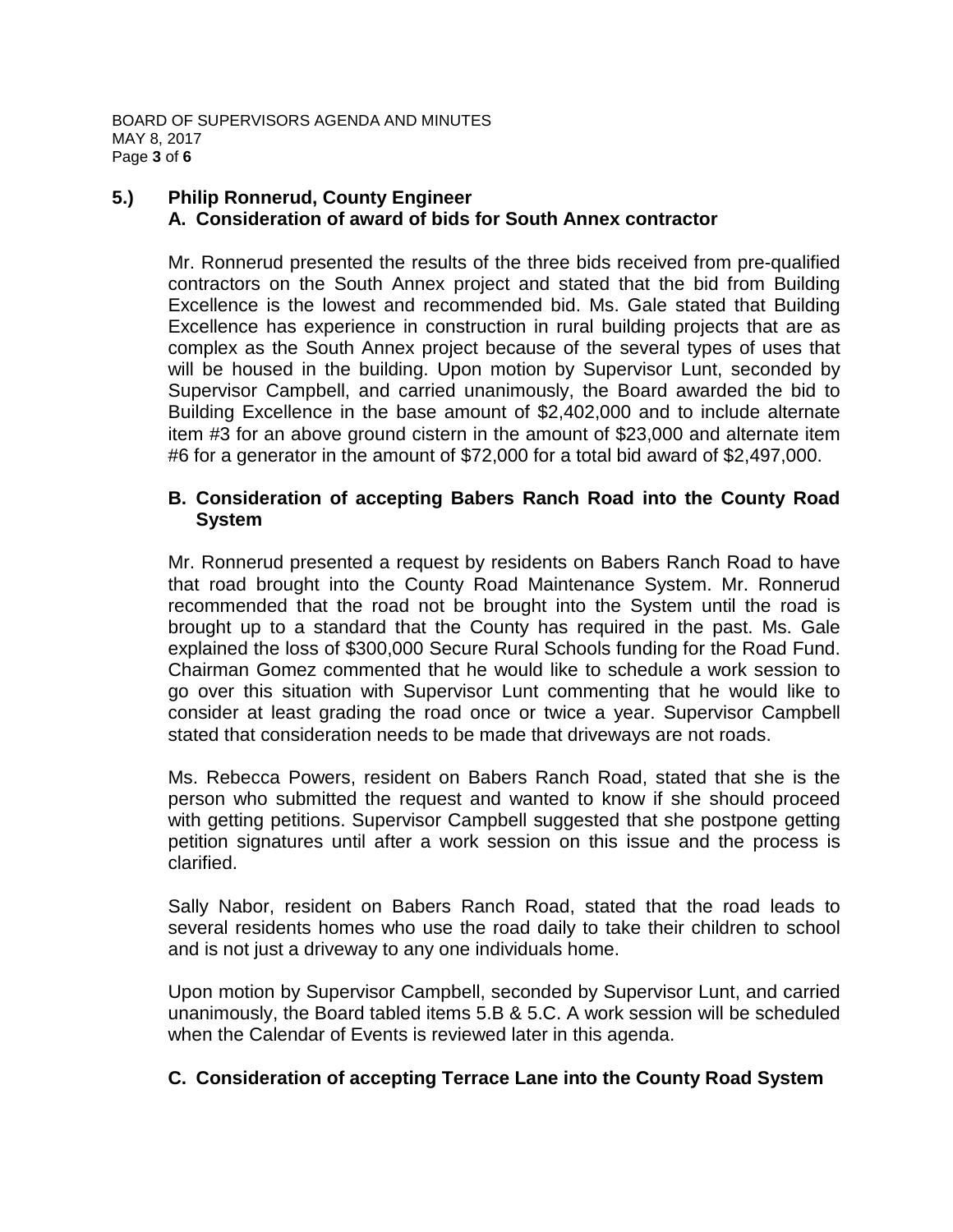BOARD OF SUPERVISORS AGENDA AND MINUTES MAY 8, 2017 Page **4** of **6**

Tabled – see item 5.B motion.

### **6.) Consideration of revision to the Greenlee County Sick Leave Policy**

Ms. Gale presented suggested changes to the County Sick Leave Policy stating that the revision is necessary to comply with Proposition 206 regarding minimum wages that was passed by voters last year. Ms. Gale asked that the revision be tabled for further review and will be brought back for consideration at the next meeting. Upon motion by Supervisor Campbell, seconded by Supervisor Lunt, and carried unanimously, the Board tabled the item to the next meeting.

## **7.) Kay Gale, County Administrator A. County and State budget and legislative issues**

Ms. Gale will discuss these issues during the budget work session later in this meeting.

## **B. Calendar of Events**

The Calendar of Events was reviewed. The Board scheduled a work session to discuss road issues and policy to be held May  $31<sup>st</sup>$  beginning at 12:00 p.m.

### **8.) Consent Agenda**

- **A. Clerk of the Board: Consideration of approval of minutes to previous meetings – 03/07/17; 03/21/17; 03/29/17**
- **B. Clerk of the Board: Consideration of approval of expense warrants in excess of \$1,000.00 – Voucher 1076**
- **C. Clerk of the Board: Consideration of appointment of Merit Commission members: Laura Dorrell and Dustie Robinette**
- **D. Clerk of the Board: Consideration of appointment of Local Public Safety Personnel Retirement Board members: Daniel Medina and Raymond Price**
- **E. County Sheriff: Consideration of approval of Employee Transaction Forms – K. Gibbs, Deputy; D. Vidales, Detention Sergeant**
- **F. County Administrator: Consideration of approval of the renewal of the Memorandum of Agreement with Arizona Department of Transportation - Motor Vehicle Division effective July 1, 2016 through June 30, 2017 for continued subsidy to defray costs of keeping the Clifton Service Field Office open**
- **G. County Administrator: Consideration of approval of the Arizona Department of Liquor Licenses and Control Application for Special Event License by Morenci Lions Club for an indoor community concert and dance on May 20, 2017**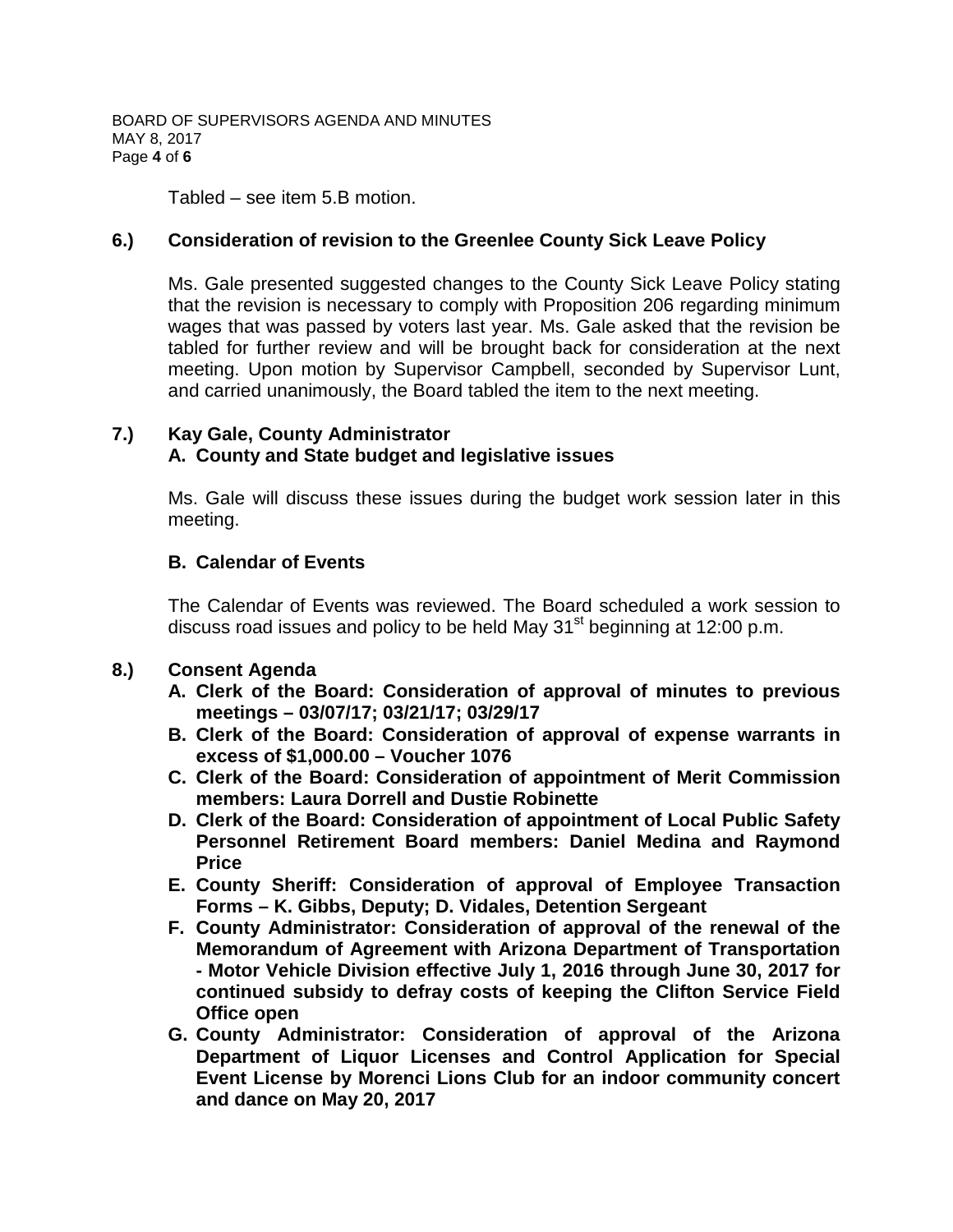- **H. Clerk of the Board: Consideration of approval of payment to Justice Benefits, Inc. for invoice #200410162 dated October 15, 2014 in the amount of \$513.92**
- **I. IT Manager: Consideration of approval of the purchase of Barracuda Backup Servers to replace and upgrade the existing servers from CDWG in an amount not to exceed \$31608.44 to be paid with budgeted general funds**
- **J. IT Manager: Consideration of approval to purchase IBR Mobile Arrest Form and Mobile Field Report Module licensing for the Spillman CAD Program for the Sheriff's Office Spillman Technologies Inc. in an amount not to exceed \$37,500 to be paid with budgeted general funds**
- **K. IT Manager: Consideration of approval of the purchase of Transworld Network (TWN) Broadband service for the South County Sheriff's substation in an amount not to exceed \$6,000 to be paid with budgeted general funds**
- **L. IT Manger: Consideration of approval to purchase the phone system for the new South Annex from American Telephone in an amount not to exceed \$5997.71 to be paid with capital improvement funds**
- **M. IT Manager: Consideration of award of bid for AV Equipment for the new South Annex to AV Innovations in the amount of \$51,742.54 to be paid with budgeted capital improvement funds**

Ms. Gale requested a change to item K stating that the amount should be not to exceed \$11,664.00 instead of \$6,000.00. Upon motion by Supervisor Lunt, seconded by Supervisor Campbell, and carried unanimously, the Board approved the Consent Agenda with the correction of the amount for item K as presented.

### **9.) Supervisor Reports**

#### **Supervisor Ron Campbell A. Javelina Chase Event**

Supervisor Campbell attended the Javelina Chase Event and stated that his daughter sang the National Anthem. He commented that the event was very successful and is a great attraction for Greenlee County.

### **Supervisor Richard Lunt A. Javelina Chase Event**

Supervisor Lunt attended the Javelina Chase Event and commented that the coordination with all that worked the event was amazing. He received many compliments on the condition of the Fairgrounds and thanked Greenlee County employees for making this happen. He stated that there were 200 participants in